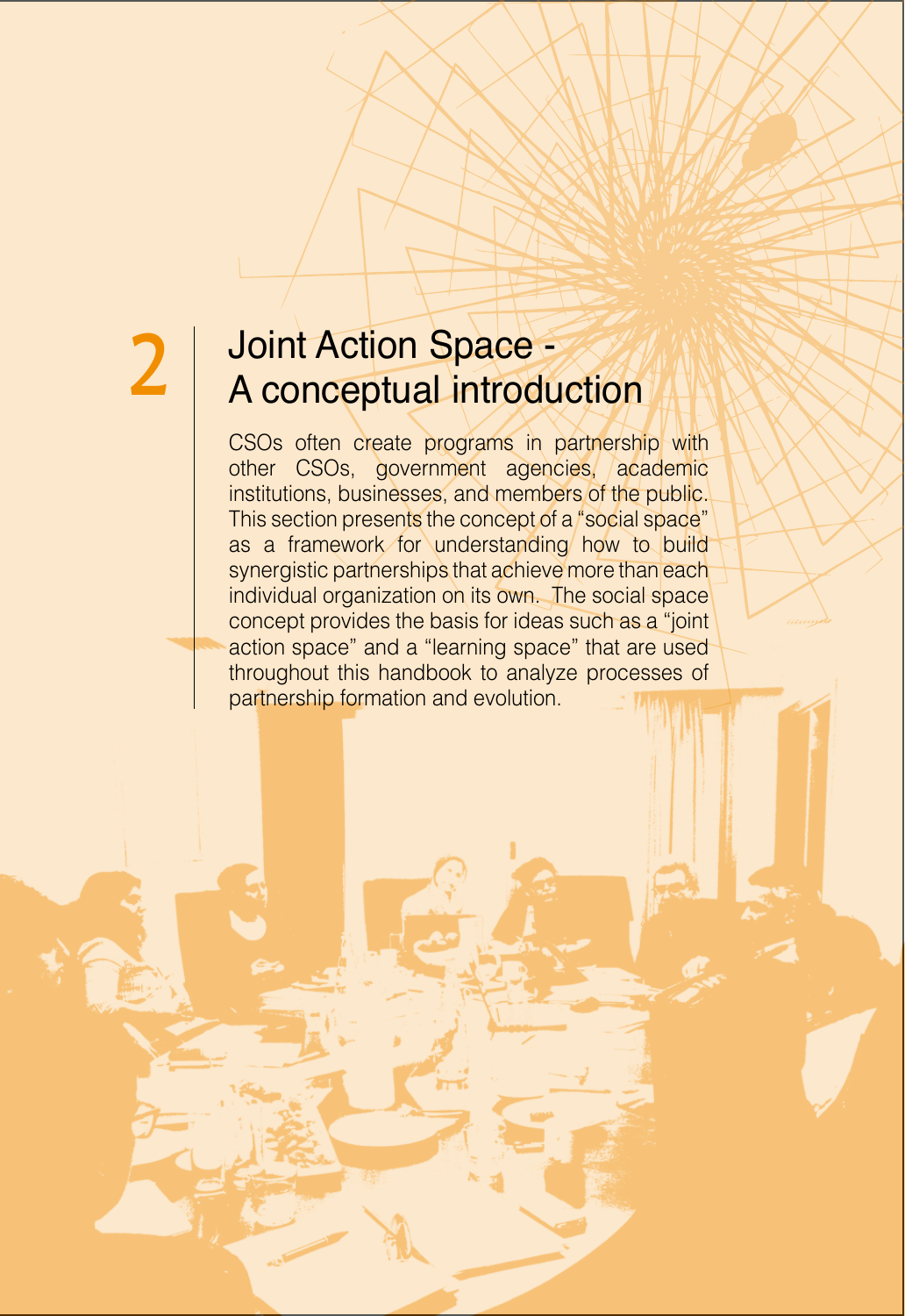## **What happened in the Incubator project?**

The Incubator project was designed as a partnership among  $CSOs$  with different specializations, with the explicit intention to enrich the knowledge and widen the field of influence of each organization. The project was initiated by Masar, who early on SAWA and Duroob- and one European organization- Anne Frank. in the development process partnered up with two local organizations-

The quiding concept was to bring together organization from different thematic fields to enhance learning opportunities and reduce competitiveness. In the case of the Incubator project, the most important element in choice of partners was trust, based in prior experience. The central reason was the financial risks associated with the funding scheme. in which the applicant, Masar, was required to take responsibility vis-à-vis the funder for the partners operations.

The two main training programs in the Incubator project, Training of Trainers and Service Learning Course, were not designed prior to the beginning of the project, but rather the design process was built-into the program. In both cases, the designing was the task of teams in which members from all local partners were participants. This created a very high degree of interdependence and uncertainty among actors, especially for those who were not part of the partner organizations' leadership (ToT participants). At the same time, this structure, in which various levels of partner organization were involved, is what ensured that no partner held a monopoly over the creation of the activities.

The actual character of the partnership between the CSOs in the Incubation Project emerged naturally over time and not from a specific plan. Members of CSOLF used different metaphors to capture the nature of this emergent process. One of CSO director compared the process to collectively building a spider web. The connections between the organizations were built one by one. Each of these connections was local and focused on a particular point of interdependence among two actors. or more. No one really knew what these connections would lead to. Over time, however, a clear pattern took shape and, like a spider web, the partnership was very strong and resilient, despite frequent shocks.

The program manager used the metaphor of a solar system. Each of partners within the program had its own unique orbits. The project itself became a new force that pulled each of the three CSO's into a somewhat different orbit. Eventually the partners realigned their orbits around the project to create a coherent and stable pattern. Each CSO, of course, maintained its own unique orbit as well.

These two metaphors capture two important feature of the type of partnership building process discussed in this handbook.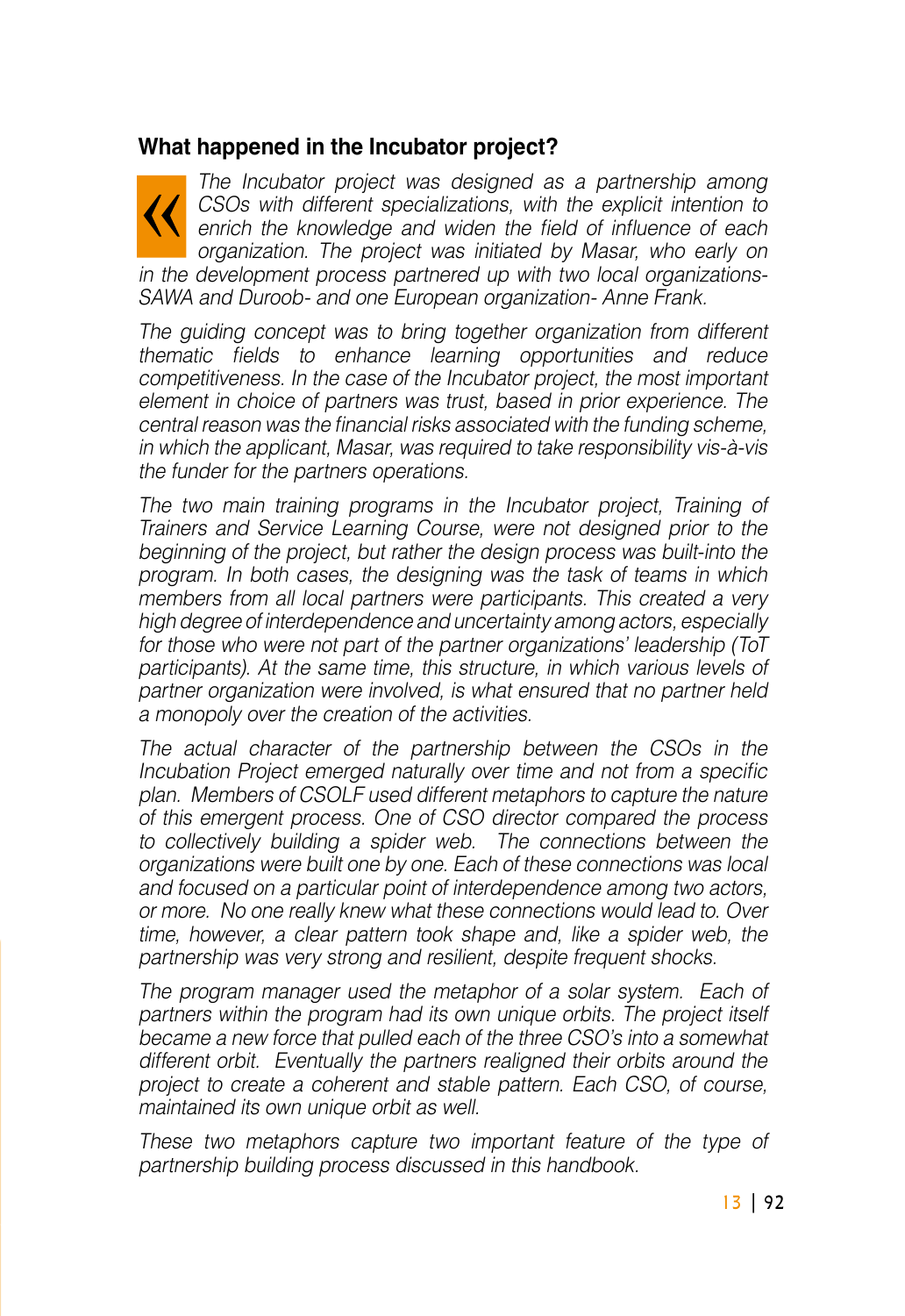

The first feature as reflected in the web metaphor is the importance of building relationships between the organizations and among organizational members at every level. The assumption is that there is a large gap between declarations of collaboration and a real, working partnership that people experience in their everyday work. This gap is filled through these relationships. So that, to the extent that these relationships are strong and resilient, the partnership will be strong and resilient.



The solar system metaphor focuses on the balance that needs to be achieved between an organization's normal worldview and way of doing things (its orbit) and the new orbit that emerges in the context of the partnership. The project orbit is new and different for each of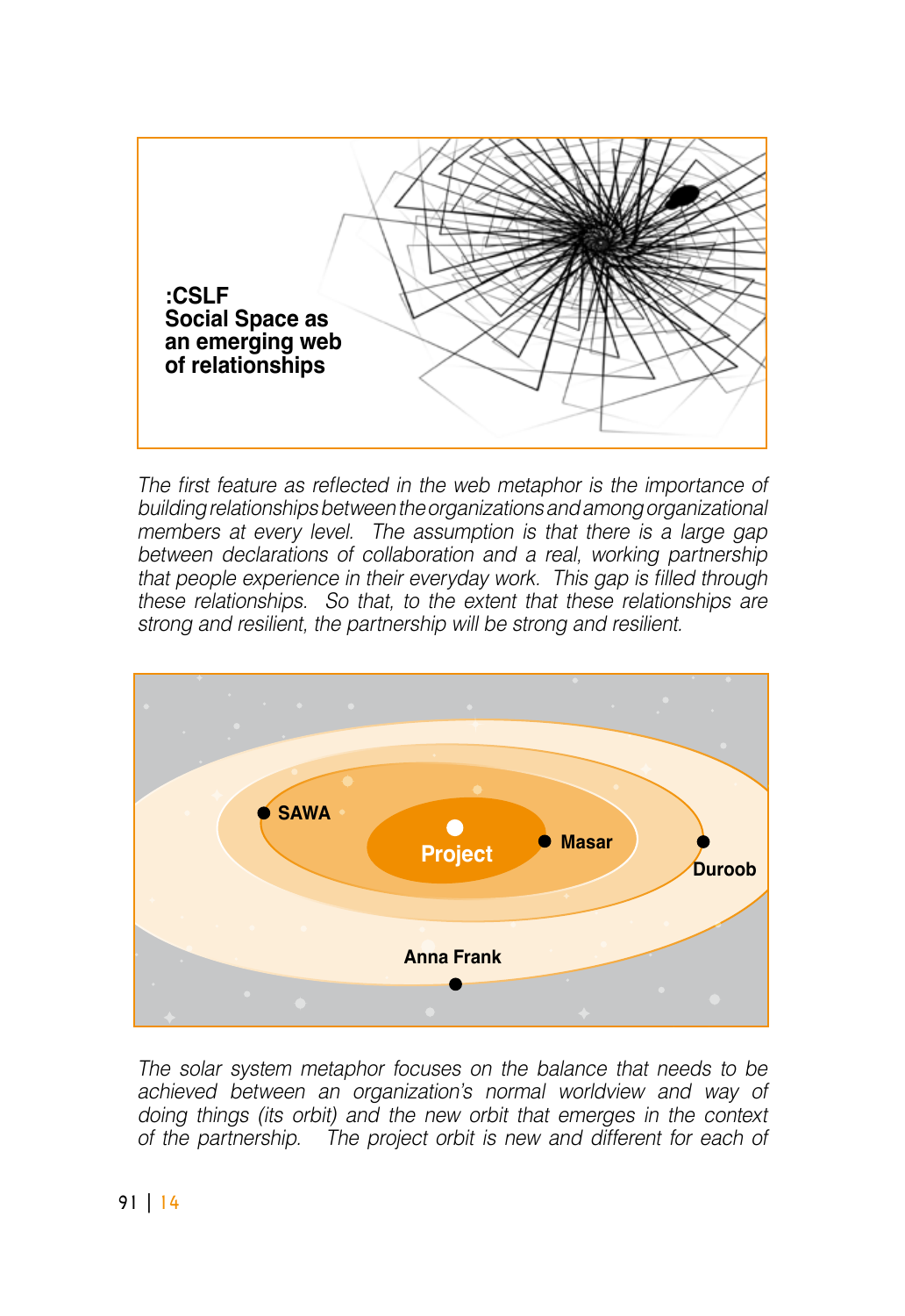the organizations, but each of them also maintains its own orbit as well. One implication of this metaphor is that a project must develop a clear and autonomous nucleus or center with the "gravity" to pull the partner organizations out of their normal orbits. A project it is likely to revolve around a single CSO unless it differentiates itself and possesses sufficient attractiveness and strength. The stronger the pull of the partnership, the greater the pull will be on the orbits of each partner organization.  $\sum$ 

## **What brings CSOs together?**

Inter-organizational partnerships are sometimes initiated by one or more CSOs who perceive the joint activity as a means of achieving common goals or as a common means for achieving different goals. Partnerships may also be the result of mandates from funders or administrators who believe that bringing together CSOs in joint projects is an important means of increasing the impact and cost effectiveness of programs. In this case, the funder might decide who are the actual partners to the project, or as in the case of the EU, reward the existence of a partnership, leaving the choice of partners to the organizations themselves.

Irrespective of the forces leading to the formation of the group of CSOs, under a program, the ways organizations are related to each other can vary substantially. We identified three major types of relatedness underlying partnership formation, which are not mutually exclusive:

- **Thematic field.** When different CSOs work in the same thematic field (e.g. promoting gender issues, human rights), partnership is seen as a way of overcoming *fragmentation*, in which each CSO focuses on only a part of the picture, as well as potential redundancy. Partnerships hold potential for them being able to see and address the field as a whole.
- **Capabilities.** When partners are often chosen in order to bring different capabilities (e.g. research, advocacy, educational programs) to achieving a common goal, the partnerships become means for creating complementariness that enables a systemic, comprehensive and holistic approach.
- **Common history.** When partners are chosen based on a history of common organizational or personal histories, it injects an important element of trust into the partnership. When organizations and individuals share a common history that instills trust, it enables them to manage the considerable risks entailed by each CSO's being dependent upon another other for ensuring project success.

Looking beyond idealized notions of partnership, actual choices are also often made due to real constraints, such as geography or eligibility for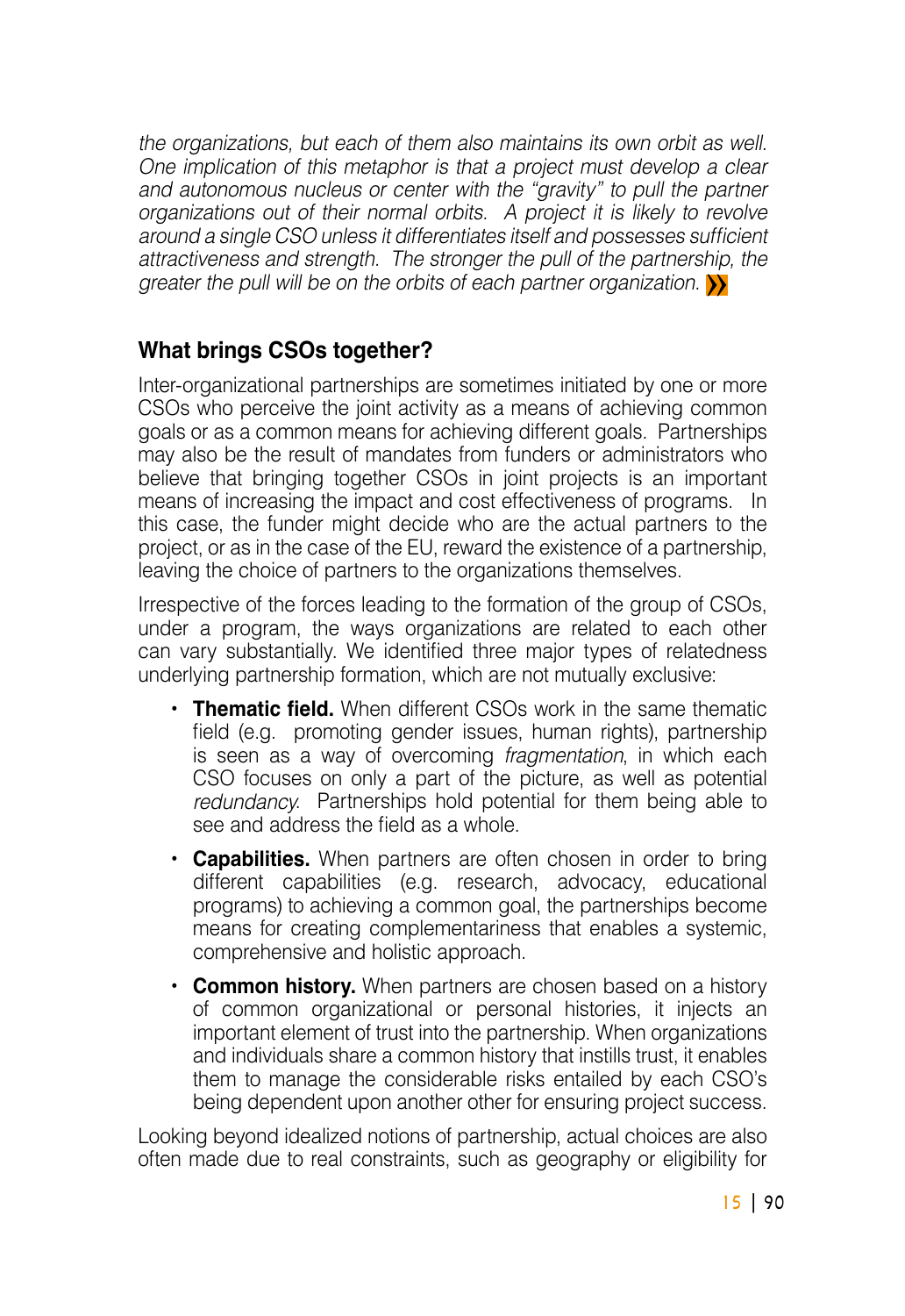funding. The understanding that organizations come together in complex ways makes it evident that the agreement of organizations to come together for a given project does not constitute a partnership in the sense described in the introduction, but at best cooperation.

## **Partnerships as "joint action spaces"**

The concept of **social space** provides a useful conceptual framework for understanding partnerships. Social space is different from physical space. When people say they are "close" to someone, in the sense of having an intimate relationship, they are talking in terms of social space and this closeness can exist regardless of physical proximity.

Social spaces emerge when people put their thinking and feeling into action and elicit responses from other (s), which then shape theirs own thinking, feeling, and action. If this kind of interaction is temporary or fleeting, then a social space is unlikely to form. However, when interactions are sustained over time, patterns emerge "in between" people and connect among them. These patterns that connect are social spaces. They are invisible, but very powerful, because they shape the way people think, feel, and act in that particular relationship.

Partnerships are a particular kind of social space. They are patterns that connect the partners in ways that are more than, and distinct, from the individual partners. One way of looking at these spaces is through the degree to which partners actually interact. At one end of the continuum (cooperation), a partnership may simply consist of dividing up program tasks and resources. In this model each partner contributes its piece of the overall puzzle, but there is little on-going joint action or interaction among the partners. At the other end of the spectrum (collaboration), a program is put into practice through intensive interaction and interdependence among the partner organizations, thus forming a new **joint action space**.

Although partnerships require formal organizational structures from the very beginning of their work, *formal structures do not constitute joint action* spaces. Rather, these spaces *emerge* from the on-going interaction among the partner organizations. The emergence of a joint action space is a gradual process that takes time and involves a relatively high degree of uncertainty. The uncertainty stems from the fact that, despite project planning, it is impossible to predict the nature of the partnership until they emerge through interaction around central project tasks and problems solving along the way. The partnership, as a joint action space, gradually differentiates itself from the partner organizations until it takes on a distinct identity of its own, while never being fully independent of the partner organizations.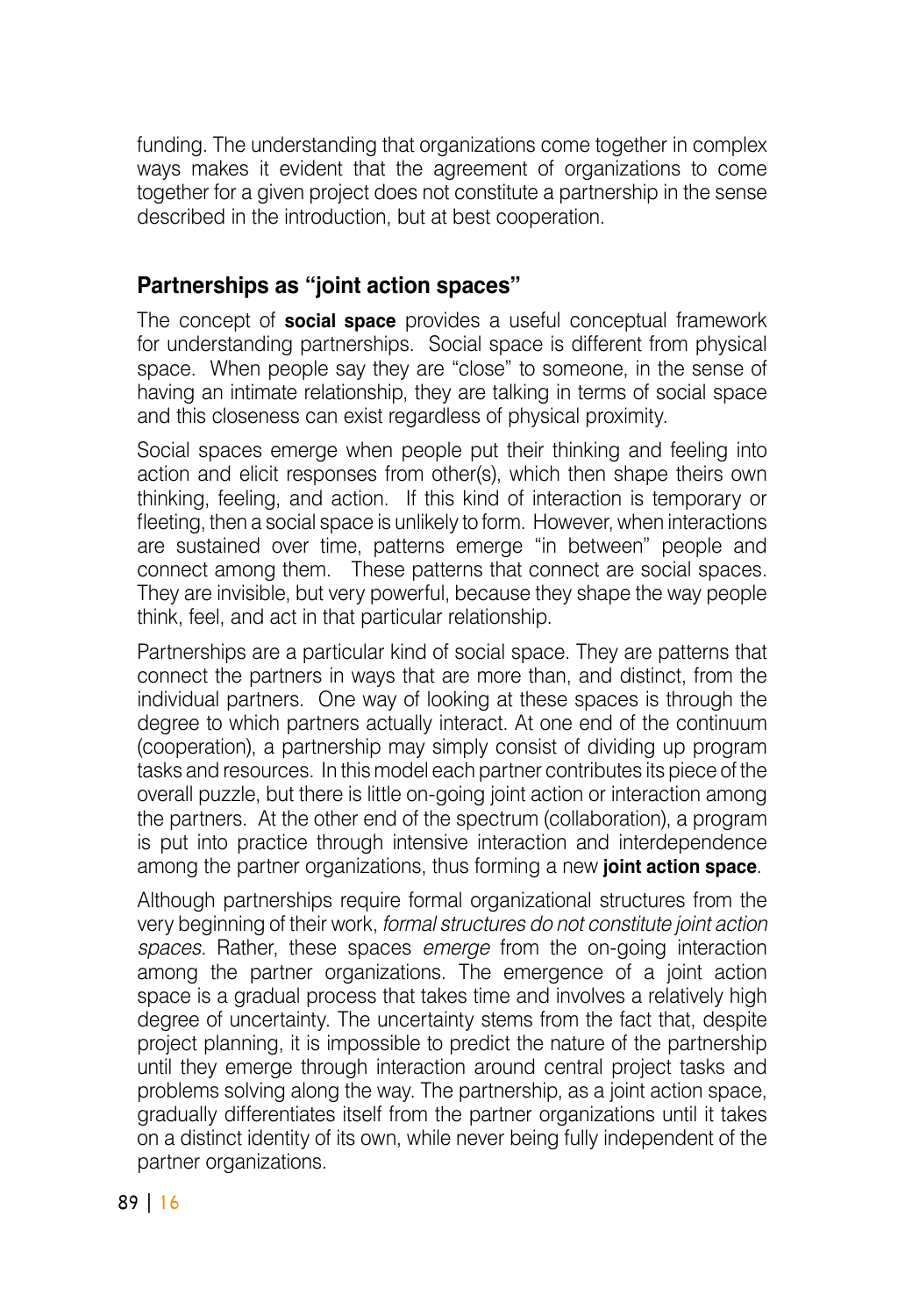The identity of a particular partnership can be characterized in terms of the four components of any social space:

(1) the actors that are connected by the space,  $(2)$  the nature of the relationship between these actors in terms of relative power and hierarchy. (3) the meanings that form the basis for a common language that hold the space together, and (4) the "rules of the game" that quide behavior in the space. These components can be elaborated as follows:



**Actors:** In order for a healthy, productive partnership to emerge, members of the different CSO's/stakeholder groups need to meet and interact regularly within the joint action space of the project. Project activities should be designed in a way that not only fosters interaction but also makes actors from different group dependent upon each other for carrying out their tasks. Furthermore, when the leadership of the partner CSOs work together as part of project activities, it increases the likelihood that a strong partnership will emerge and the partners will see themselves as belonging to something that is differentiated from, but deeply connected their organizations.

**Relationships.** One of the difficult, but often overlooked, challenges in partnerships is the creation of a new set of relationships that is distinct and different from those that exists in each organization. Within the joint action space, members of different organizations work with others who are outside their normal role definitions and hierarchies. Therefore, the emergence of partnership depends on the ability of the various actors to work less through the exercise of formal authority and clear roles and more through collaboration. Learning to relate in less hierarchical ways may be. a threat or an opportunity for project actors from different organizations. The nature of the relationships that form is one of the important factors in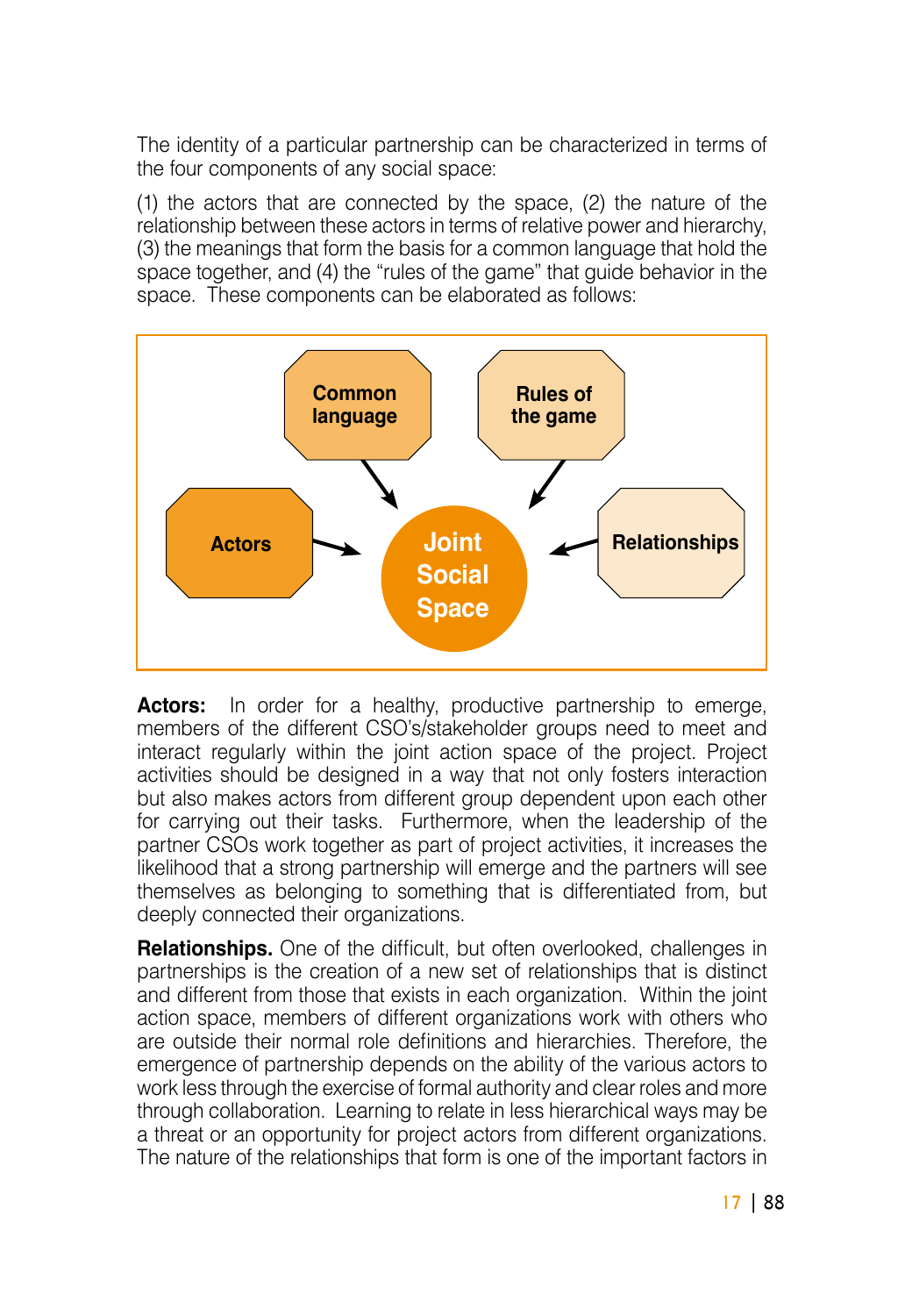differentiating the joint action space from the partner organizations and in stimulating the emergence of healthy, productive partnership.

**Common language:** The emergence of a joint action space depends the development of a distinct, common language within the partnership. Each partner organization most likely has its own language that expresses how the organization perceives its mission within the context of its specific field, society, etc. As partners interact, they speak to each other in these different languages and need to develop shared concepts and terms that characterize the program's field of interaction. Participatory goal setting plays an important role in beginning this process because the partners from different organizations promote their own meanings and negotiate common ones as they craft their goals statements. Through subsequent interaction, program actors should develop a language that is differentiated, at least to some extent, from the language of the partner organizations. If this does not happen, program actors are likely to feel that they may be working together, but they are actually working separately.

**Rules of the game:** When members of partner organization work together in a joint project, they bring different sets of "rules of the game" for quiding behavior. The rules of the game tell people how things are. done, how to act with others, and how to solve problems. When actors in a project come up against others who think, feel, and act according to different rules of the game, they need to "negotiate" new rules that make sense to all the actors. This negotiation process usually involves a series of stages. Initially members of different organizations see others as acting in strange or even inappropriate ways. If they learn to accept, or even appreciate, difference and to see the sense in what others do differently, it leads to an assimilation of some of those differences into their own behavioral repertoires. If not, then it is likely to retard the development of the join action space and the emergence of healthy, productive partnership.

This handbook is based on the assumption that the potential in partnerships can only be realized when partners form a joint action space. A joint action space creates a basis for developing the synergy that can expand the realm of what is possible for each individual organization on its own. Nevertheless, joint action space is a necessary but not sufficient condition for synergy. As will be seen, the process of developing a productive joint action space is complex task that requires serious attention and on-going learning.